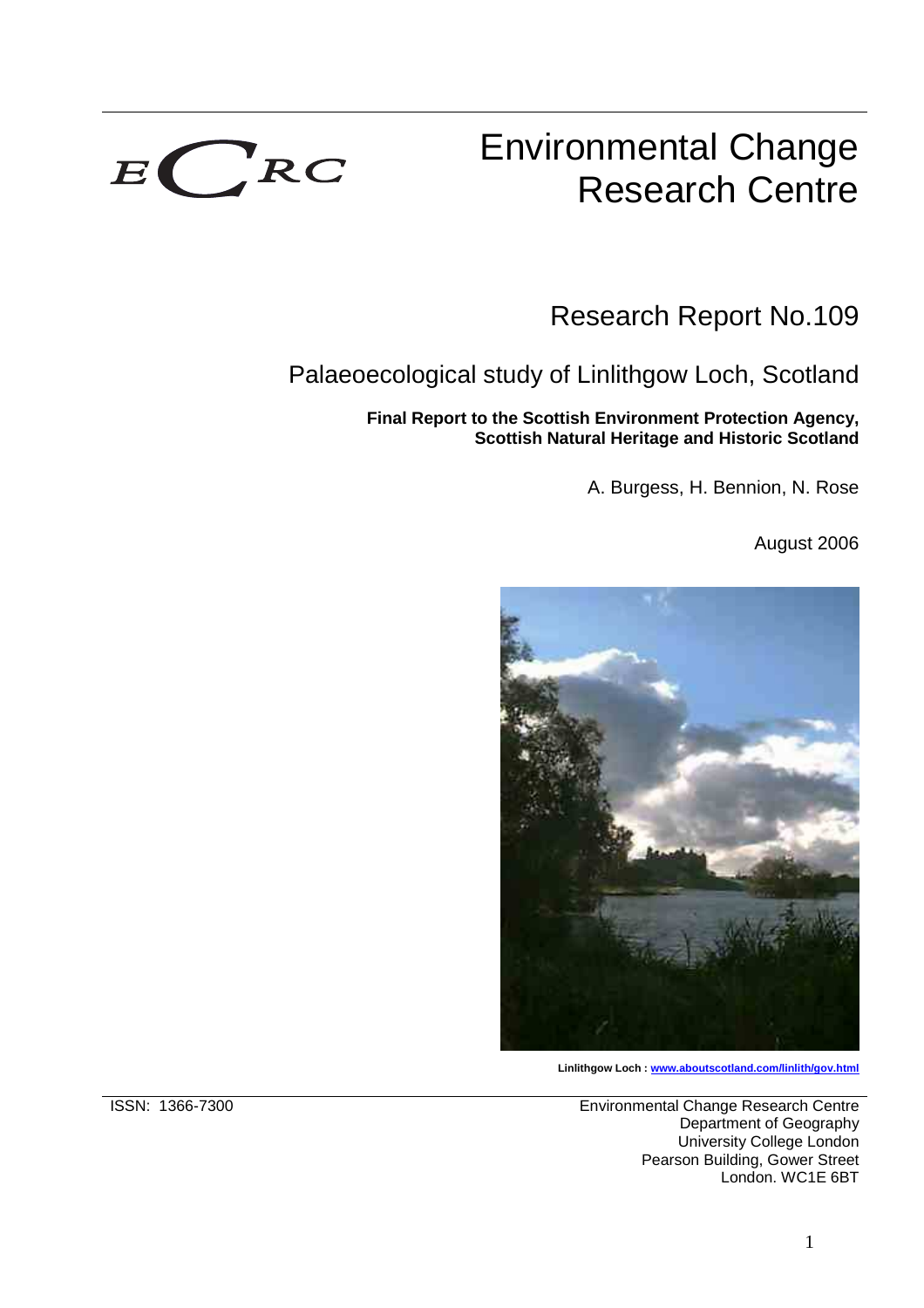# **Acknowledgments**

The authors would like to thank the following people for their contributions to this study:

Colleagues in SEPA and Historic Scotland, particularly Martin Gray, for granting permission to carry out the work, for arranging site access and for the provision of data.

Simon Turner and Paul Tilyard at UCL for laboratory work.

Ben Goldsmith and Tom Davidson at UCL for technical support in the field.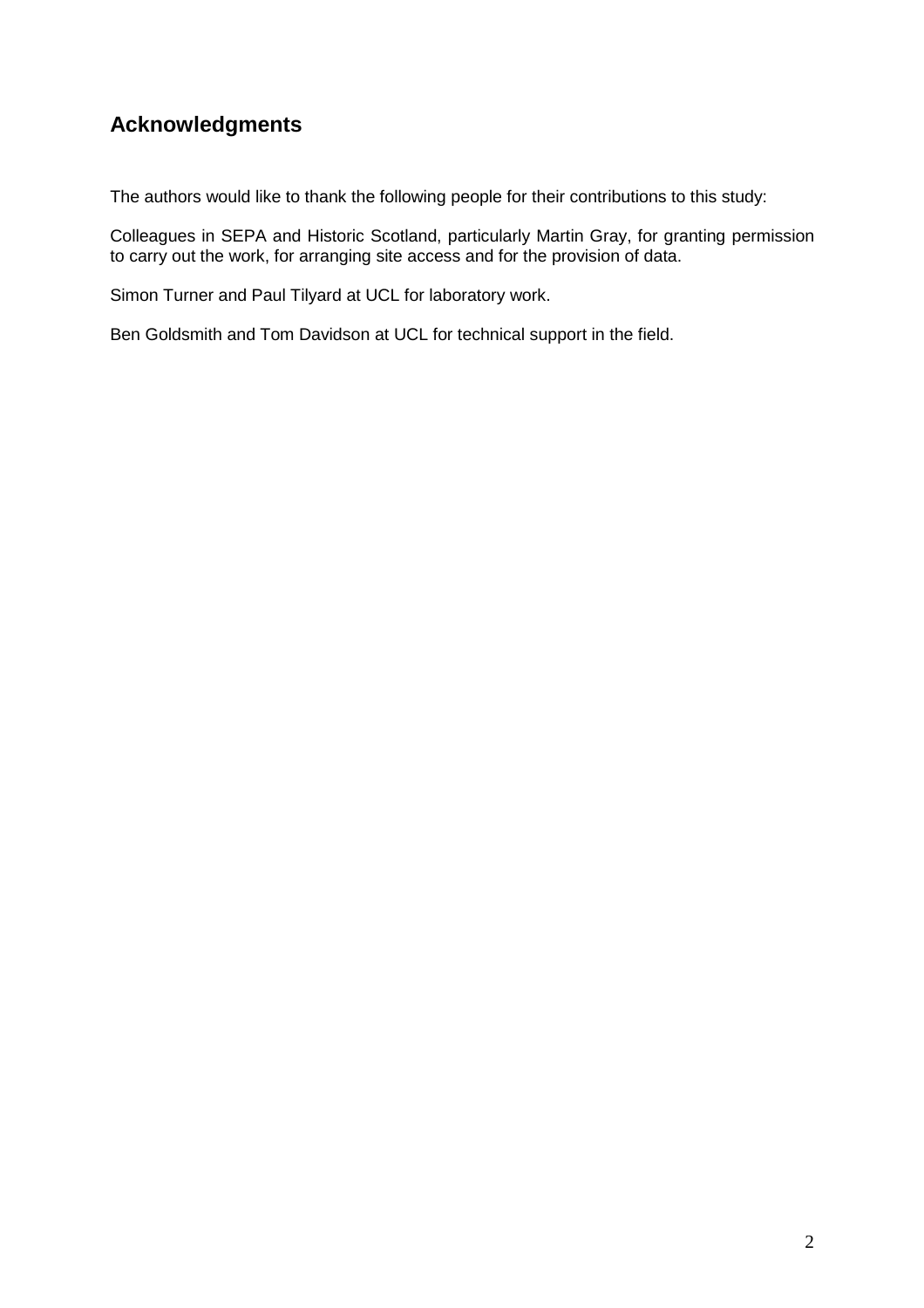# **Palaeoecological study of Linlithgow Loch, Scotland**

## **Final Report by Environmental Change Research Centre-ENSIS Ltd (ECRC-ENSIS)- August 2006**

# **PROJECT SPECIFICATION**

- 1. Collect an open water and a littoral core from the loch
- 2. Extrude the cores in the field at 1 cm intervals
- 3. Describe the cores
- 4. Measure dry weight and organic matter content of selected levels of the two cores
- 5. Analyse spheroidal carbonaceous particles in 20 samples of the open water cores to establish sedimentation rates and approximate the chronology. Correlate the open water and littoral cores to provide an approximate chronology for the latter.
- 6. Analyse diatom assemblages in five samples from selected depths of the open water core
- 7. Analyse plant macrofossils in five samples from selected depths of the littoral core
- 8. Produce a summary report of the findings (August 2006).

# **1 METHODS**

## **1.1 CORE COLLECTION**

Two sediment cores were collected from Linlithgow Loch on 31 January 2006. A 121 cm core was taken from the open water in a depth of 13.75 m near to The Rickle using a Tapper coring device, and a 50 cm core was retrieved from the littoral zone in a water depth of 1.6 m towards the NE shore of the loch using a piston corer. Locations were recorded by GPS. A number of coring attempts were made in the marginal zone of the eastern end of the loch but very little depth of accumulated organic sediment could be found. A maximum sediment depth of ~50 cm was retrieved at the final coring location and therefore this sample was retained for analysis. However it was originally hoped that a longer littoral core could be collected.

Water depth, secchi depth, water colour, pH and conductivity were measured on site. Summary details of the cores are given in the results section in Table 1.

## **1.2 CORE EXTRUSION, DESCRIPTION AND LITHOSTRATHIGRAPHY**

The cores were extruded in the field at 1 cm intervals and any visible stratigraphic changes were noted. The percentage dry weight (%DW) which gives a measure of the water content of the sediment, and percentage loss on ignition (%LOI) which gives a measure of the organic matter content, were determined in the laboratory on alternate samples by standard techniques (Dean 1974).

## **1.3 DATING**

To provide an approximate chronology for LING1 (open water core), sediment samples from selected depths of the core were analysed for spheroidal carbonaceous particles (SCPs). Sample preparation and analysis followed the method described in Rose (1994). Dried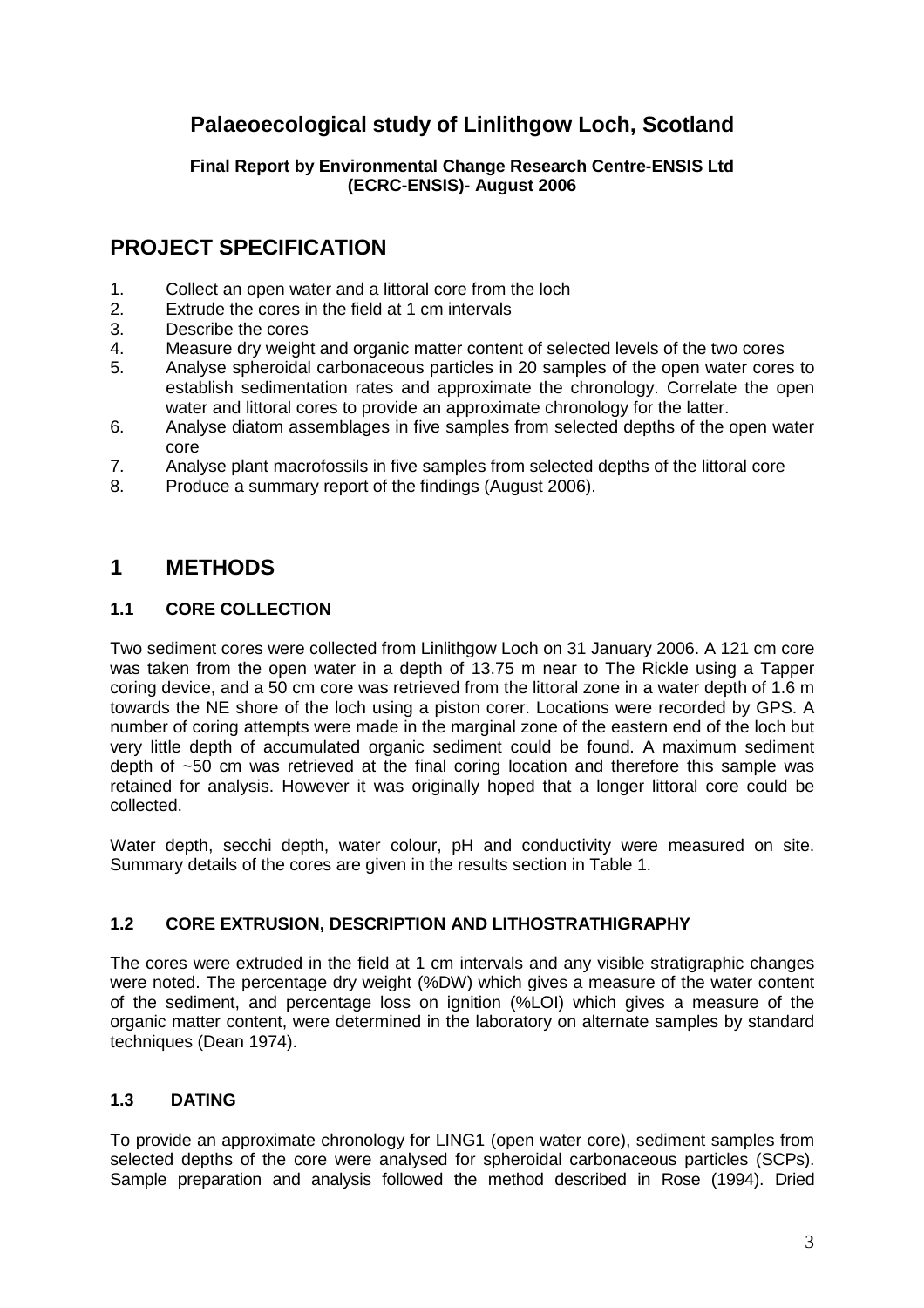sediment was subjected to sequential chemical attack by mineral acids to remove unwanted fractions leaving carbonaceous material and a few persistent minerals. SCPs are composed mostly of elemental carbon and are chemically robust. The use of concentrated nitric acid (to remove organic material), hydrofluoric acid (siliceous material) and hydrochloric acid (carbonates and bicarbonates) therefore does them no damage. A known fraction of the resulting suspension was evaporated onto a coverslip and mounted onto a microscope slide. The numbers of SCPs on the coverslip were counted using a light microscope at x400 magnification and the sediment concentration calculated in units of 'number of particles per gram dry mass of sediment' (gDM<sup>-1</sup>). The detection limit for the technique is c. 100 gDM<sup>-1</sup> and concentrations have an accuracy of c.  $\pm$  45 gDM<sup>-1</sup>. A sediment reference standard was analysed along with the LING1 samples.

## **1.4 DIATOM AND MACROFOSSIL ANALYSIS**

A small number of subsamples from LING1 (open water core) were prepared for diatom analysis following standard methods (Battarbee et al. 2001). The samples were initially screened to ensure sufficient preservation for analysis and to assess the degree of change in the core. The final selection of six samples for full analysis were chosen according to the approximate chronology established by SCP dating, to ensure inclusion of samples from key dates. The diatom species data are expressed as percentage relative abundances.

The littoral core (LING2) was analysed for plant macrofossils. Five sub-samples from LING2 were selected according to the lithostratigraphic profile of the core. Adjacent 1cm slices were combined to provide sufficient sediment for macrofossil analysis. Sediment sample sizes were determined both by mass and volume, with sediment volumes measured by water displacement and ranging from 30–50cm<sup>3</sup>. Samples were divided into two size fractions by washing through 350um and 125um sieves. The entire retent of both sieves was examined using a stereomicroscope at 10-40x magnifications and identifiable plant, algal and some animal remains enumerated. The 350µm fraction contained the larger macrofossils including the majority of plant reproductive remains, molluscs, fish scales and the larger bryozoan statoblasts and cladoceran ephippia. The 125µm fraction contained smaller vegetative fossils including Plumatella spp. statoblasts and small Chara spp. oospores. Plant macrofossils were identified by comparison with herbarium documented reference material. It is not always possible to ascribe remains to species level, thus in some cases an aggregate group of species corresponding to the highest possible taxonomic resolution was used. The macrofossil remains have been retained for future reference and are stored under glycerol to prevent dessication and fungal infestations. Macrofossil data are expressed as number of macrofossils 100 cm<sup>3</sup> of wet sediment.

Since LING2 has not been independently dated and since it was not possible to correlate LING1 and LING2 using %DW and %LOI profiles, changes in the diatoms and plant macrofossils in the two cores cannot be correlated. Consequently, the diatom and aquatic macrophyte histories of Linlithgow Loch must be examined and interpreted independently.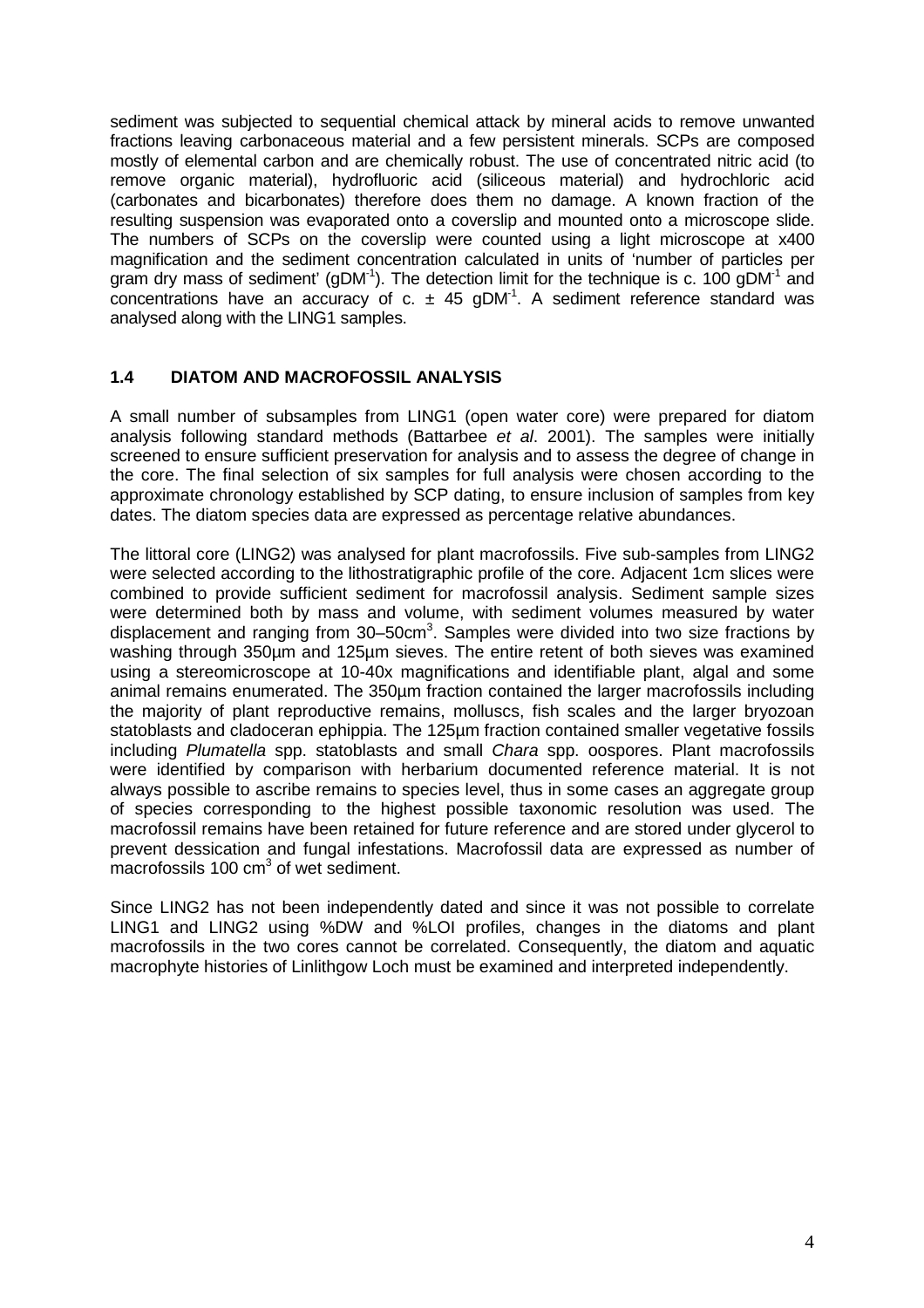# **2 RESULTS**

## **2.1.1 CORE DESCRIPTIONS**

| <b>WBID</b> | <b>NGR</b> | <b>Coring date</b> | <b>Site</b><br>code | Core<br>code      | Coring<br>water<br>depth<br>(m) | Coring<br>location       | Core<br>length<br>(cm) | Core<br>type  | Secchi<br>depth<br>(m) | Water<br>colour | рH   | Cond<br>$($ uScm $^{-1}$ ) |
|-------------|------------|--------------------|---------------------|-------------------|---------------------------------|--------------------------|------------------------|---------------|------------------------|-----------------|------|----------------------------|
| 25687       | NT002775   | 31.01.2006         | <b>LING</b>         | LING1             | open:<br>13.75                  | <b>NS 99990</b><br>77428 | 121                    | Tapper        | 1.2                    | clear           | 7.67 | 392                        |
|             |            |                    |                     | LING <sub>2</sub> | littoral:<br>1.6                | NT 00757<br>77801        | 59                     | Fat<br>piston |                        |                 |      |                            |

#### **Table 1 Details of the sediment cores collected from Linlithgow Loch**

## **2.1.2 LITHOSTRATIGRAPHY**

The %DW and %LOI measurements for LING1 are illustrated in Figure 1. Both %DW and %LOI are relatively stable throughout the upper 100 cm of LING1 with values of  $~10-15\%$ and ~30%, respectively. The lowermost part of the core has a higher clay content and is considerably less organic and more dense with %LOI as low as 5% and very high %DW values of ~70%.

The %DW and %LOI measurements for LING2 are illustrated in Figure 2. Between 0 and 35cm, %DW increases and then remains relatively high, fluctuating between ~25 and 40%. From 35cm %DW decreases and then remains stable at ~10% to the core bottom (59cm). %LOI steadily decreases from the core top to ~13cm, then between 13 and 35cm it increases gradually from ~15-30%. From 35cm, %LOI increases significantly and then remains relatively stable at around 80-90% to the core bottom.

The lithostratigraphy of LING2 is very different to that seen in LING1. In contrast to the open water core, LING2 (littoral core) has %DW values higher than %LOI towards the core top. From the middle of LING2, the organic matter content increases to very high values - %LOI as high as 90%, with correspondingly low %DW values of ~10%. There is no clay layer at the bottom of the littoral core.

Preliminary comparison of the the open water (LING1) and littoral (LING2) cores based on visual inspection of stratigraphic changes suggested that they did not contain enough common features to allow reliable core correlation. Following examination of the %DW and %LOI profiles, we conclude that the two cores are not sufficiently similar to enable correlation by lithostratigraphic means. Significant differences between the profiles suggest that independent dating of the littoral core (LING2) is required to afford a reliable chronology.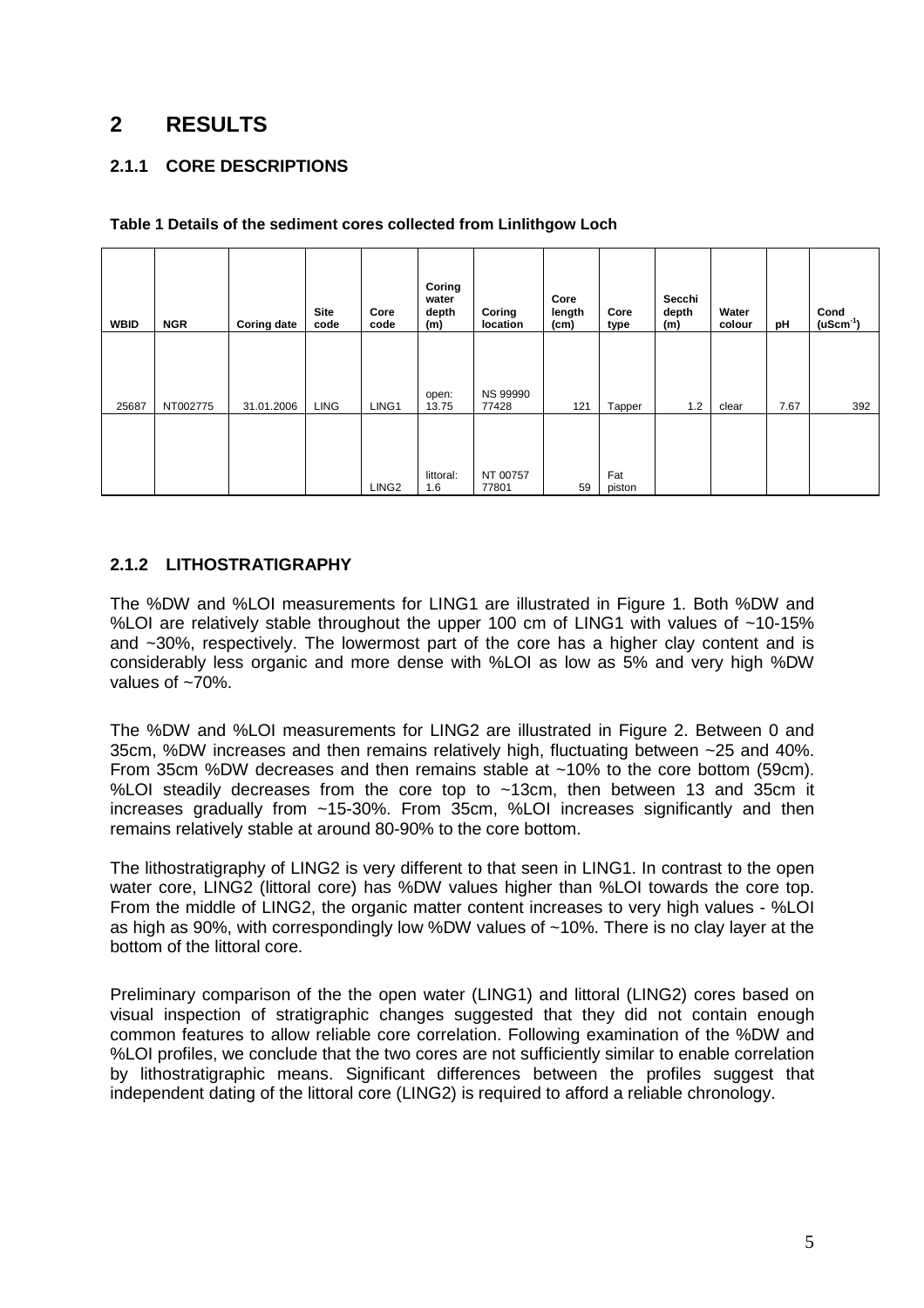

**Figure 1: Percentage dry weight and organic matter profile of LING1** 



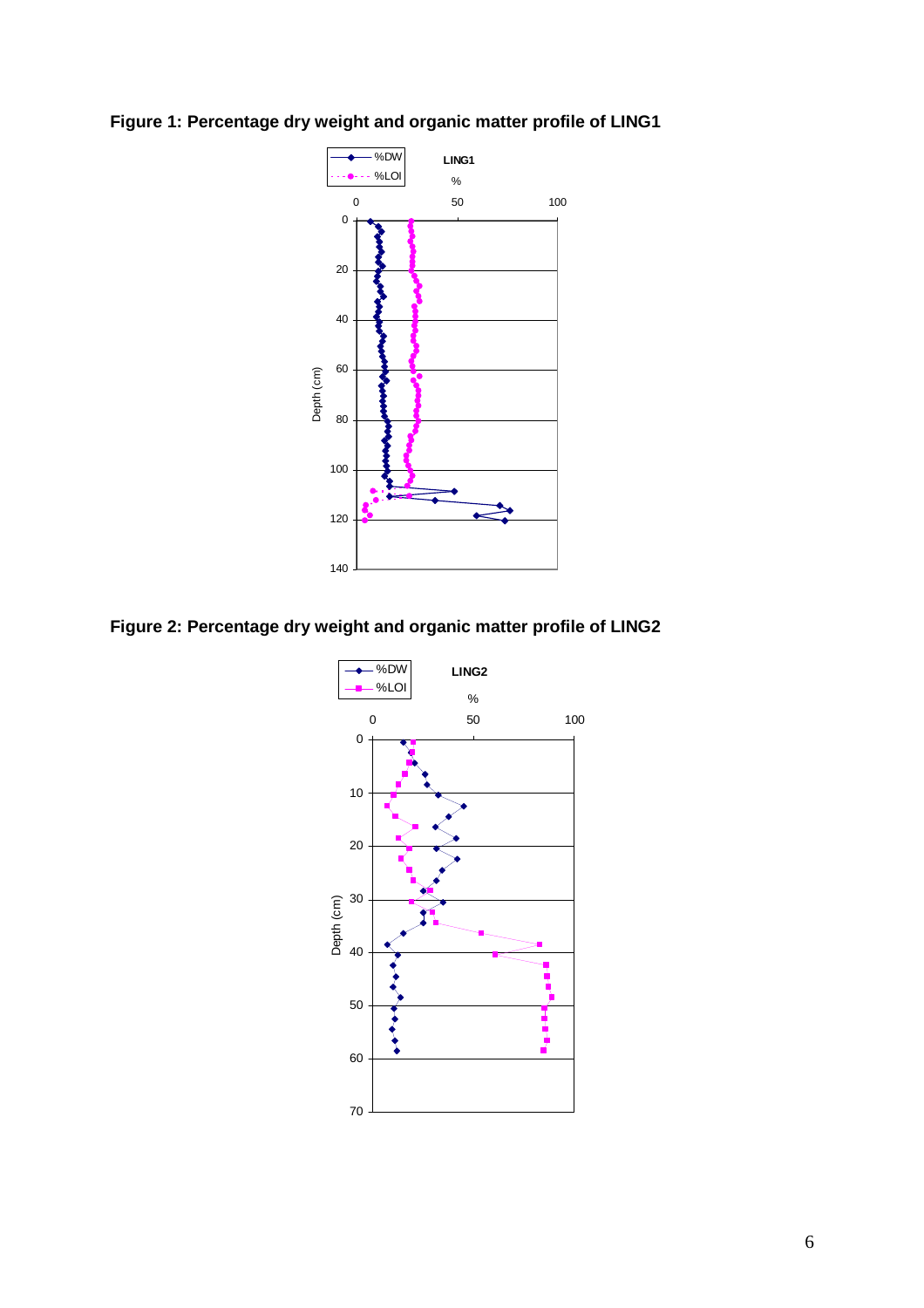#### **2.2 DATING**

The results of the SCP analyses are presented in Table 2 and the SCP concentration profile is shown in Figure 3.

| Sediment depth (cm) | SCP concentration $(gDM^{-1})$ | 90% Confidence limits (gDM <sup>-1</sup> ) |
|---------------------|--------------------------------|--------------------------------------------|
| $0 - 1$             | 4342                           | $5210 - 3473$                              |
| $4 - 5$             | 7608                           | $9192 - 6053$                              |
| $9 - 10$            | 5295                           | $6198 - 4392$                              |
| $14 - 15$           | 5718                           | $6694 - 4743$                              |
| $19 - 20$           | 4103                           | $5002 - 3204$                              |
| $24 - 25$           | 541                            | $847 - 235$                                |
| $29 - 30$           | 2184                           | $2898 - 1471$                              |
| $34 - 35$           | 1148                           | $1651 - 645$                               |
| $39 - 40$           | 429                            | $727 - 132$                                |
| $44 - 45$           | 663                            | $954 - 372$                                |
| $49 - 50$           | 728                            | $1085 - 371$                               |
| $54 - 55$           | 566                            | $886 - 246$                                |
| $59 - 60$           | 409                            | $692 - 126$                                |
| $64 - 65$           | 418                            | $707 - 128$                                |
| $69 - 70$           | 272                            | $538 - 5$                                  |
| $74 - 75$           | 467                            | $791 - 143$                                |
| $79 - 80$           | 620                            | $970 - 269$                                |
| $84 - 85$           | 226                            | $448 - 5$                                  |
| $89 - 90$           | 225                            | $446 - 5$                                  |
| $94 - 95$           | 198                            | $392 - 4$                                  |
| $99 - 100$          | 0                              | $0 - 0$                                    |
| $104 - 105$         | 0                              | $0 - 0$                                    |
| $109 - 110$         | 0                              | $0 - 0$                                    |
| $114 - 115$         | 0                              | $0 - 0$                                    |

**Table 2. LING1: SCP concentrations and 90% confidence limits.** 

**Figure 3. LING 1: SCP concentration profile.** 

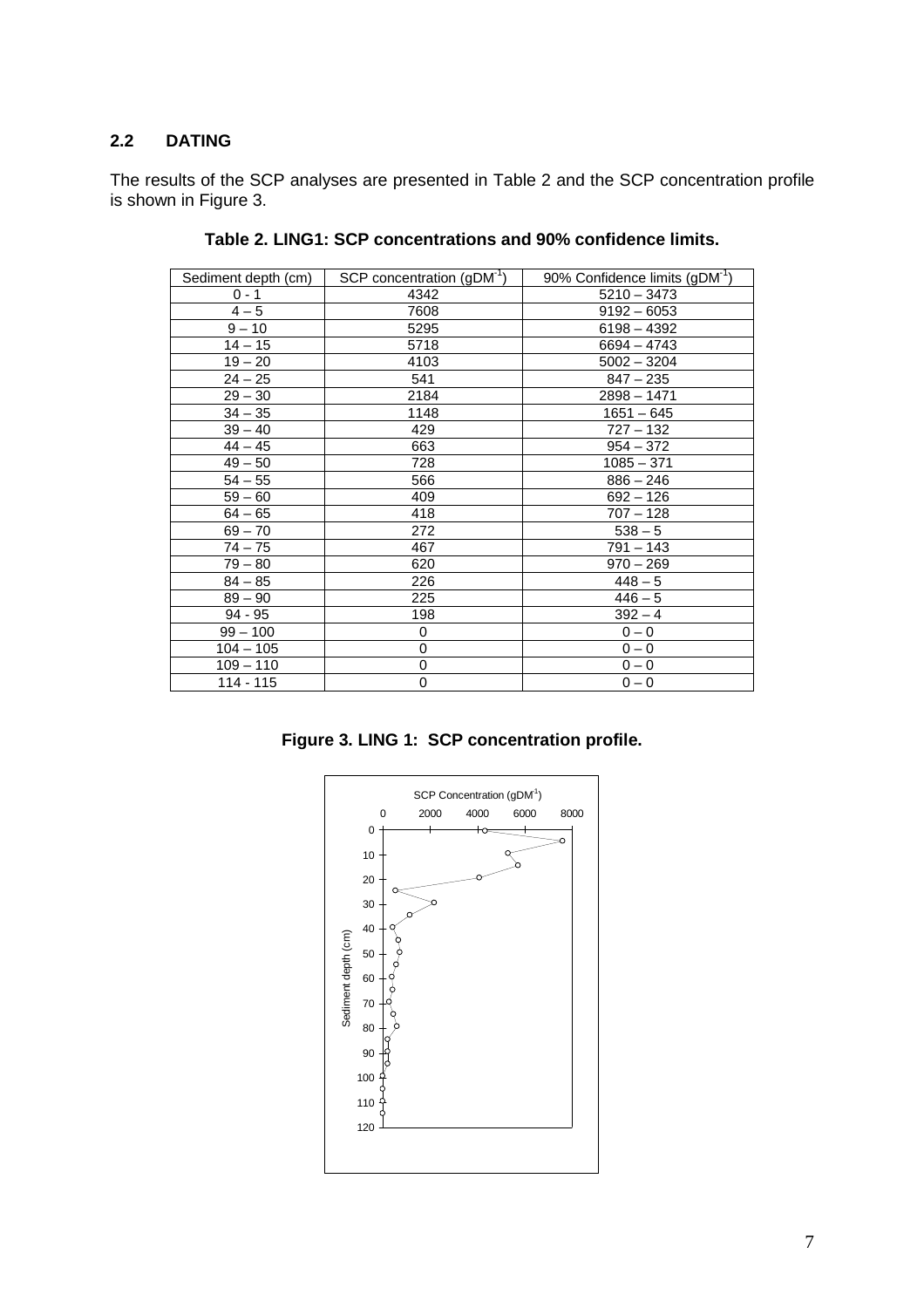The SCP profile for LING 1 (Figure 3) clearly displays all the characteristic features seen in lake sediment cores throughout Europe (Rose et al., 1999). The first presence of SCPs occurs at 94 - 95 cm and a slow, but steady, increase in concentrations occurs from this depth to c. 25 cm when there is a decline in concentration followed by a rapid increase to a peak of over 7600 gDM<sup>-1</sup> at 4 - 5 cm. SCP concentrations decline in the surface sediment sample.

The SCP record in European lake sediments has been found to be so consistent and reliable (there are no problems of re-mobilisation or dissolution etc.) that one of the main uses of the SCP record has been for dating purposes (e.g. Rose et al., 1995). In a given region, once a reliable SCP chronology has been established (using independent dating such as varve counting or  $210Pb$  dating etc.) then the SCP profile can be used with confidence to ascribe dates to the last c. 150 years of the sediment record. Traditionally, dates are attributed to the start of the record, the rapid increase in SCP concentration and the SCP concentration peak. Although there are regional variations, in Scotland the date of the start of the SCP record is usually given as the mid-nineteenth century as a result of developments in the Industrial Revolution whilst the start of the rapid increase in SCP concentration is usually ascribed to c.1950 due to the boom in electricity generation after the Second World War. Usually the most replicable and identifiable feature within a region is the peak in SCP concentration. It is also the feature that is most likely to vary between one region and another, as the "postpeak" decrease is due to many factors such as implementation of air quality legislation, introduction of particle arresting equipment and trends in industrial output, fuel use and economic development. In addition to these factors, the situation may be further complicated by the trans-boundary nature of the depositing particles. For example, most lakes receive deposition from the emissions of more than one country and the combination of national air quality legislation may result in a unique depositional regime for the region. For Scotland, the situation is simpler as most deposition is from the UK. However, variability in SCP concentration peak dates does occur across Scotland and for the southeastern Scotland region the date is considered to be 1994  $\pm$  2 (Rose & Appleby, 2005). The SCP peak for LING 1, and hence 1994, can therefore be allocated to  $4 - 5$ cm although it should be noted that the coarse analytical interval (5cm) is such that in reality this peak could occur anywhere between 1cm and 9cm (i.e. between the samples either side of that with maximum SCP concentration).

For Linlithgow Loch the sample at 24 – 25cm shows an unusually low SCP concentration and the reason for this is unclear. More detailed analysis would be required to resolve this. Further, the early 'tail' also appears to be longer than might be expected if the peak and 'rapid increase' features occur at 4 – 5cm and c. 25 - 30cm respectively and sediment accumulation rate has been constant through time. Therefore, this inconsistency may be due to an early SCP record in this heavily industrialised area of Scotland, or it may signal a period of higher sedimentation rate. For this current work, it is not possible to be certain of the cause for this, but in order to use SCPs for dating, we must assume the latter is correct.

More recently, the technique of dating sediment cores using SCPs has been developed (Rose & Appleby, 2005) such that dates are ascribed on the basis of cumulative percentage inventories calibrated using a number of independently dated profiles from across a number of defined regions in the UK. Southeastern Scotland forms one of these regions and the inventory dates for this region are based on a number of independently  $(^{210}Pb)$  dated sediment cores. Being based on inventory data these profiles are not susceptible to many of the processes that may affect SCP concentrations (e.g. in-wash events causing dilution of SCP concentrations) and hence the technique is more robust than 'traditional' SCP dating, which uses concentration data only. The inventory technique uses the SCP peak depth as 100% and all other percentiles are calculated relative to it. The advantages of this approach are that all future cores can have dates allocated to them and that dates can be allocated to each 10-percentile resulting in 11 dates for each core rather than the previous three. The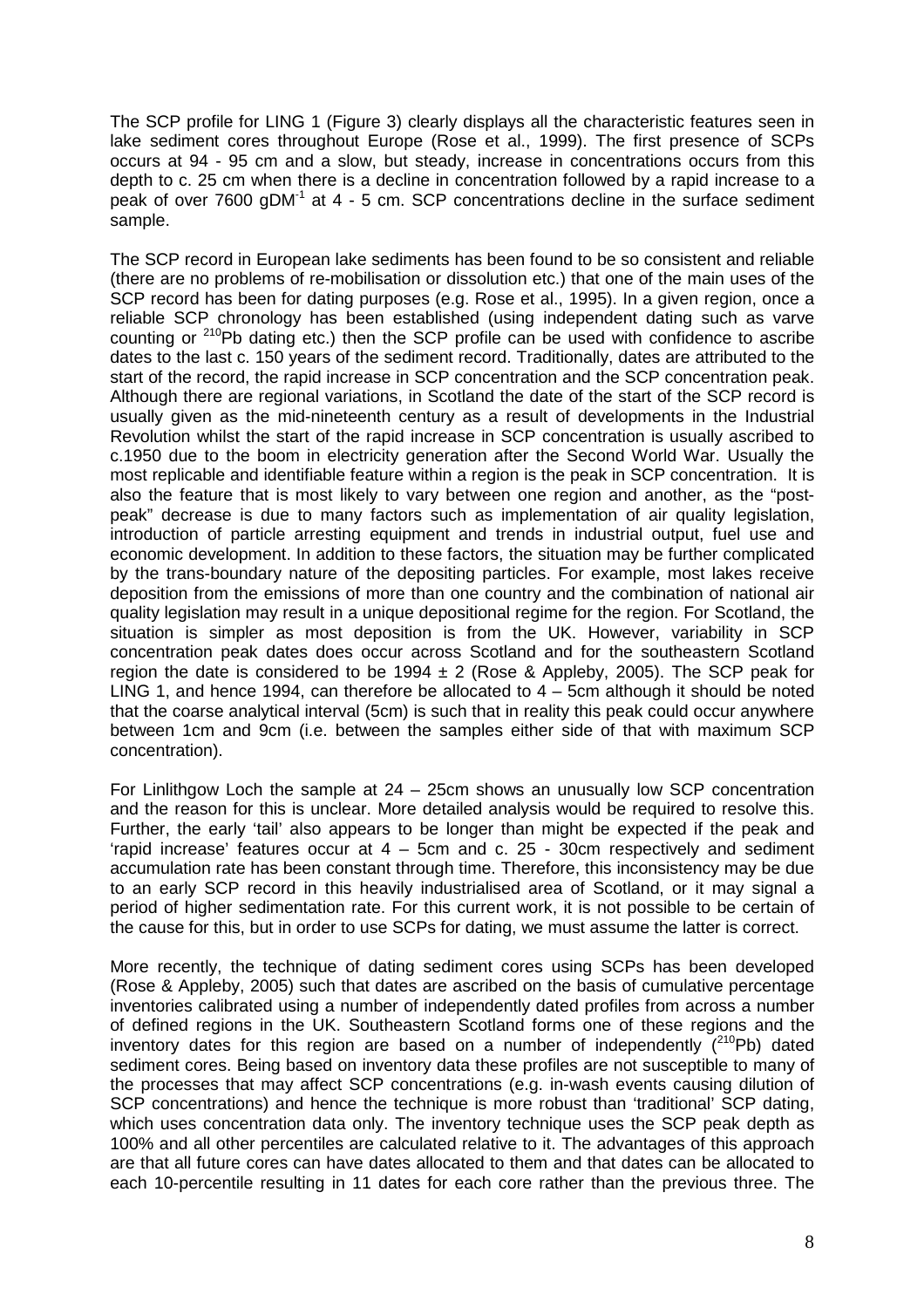disadvantage is that only dates between 1850 and the peak date (here, 1994) can be allocated to a core. For Linlithgow Loch, depths can be allocated to each of the 10 percentiles resulting in the chronology shown in Figure 2. These data can then be interpolated to provide dates for each 5cm level as shown in Table 3. Errors given in this table are based on the variability between the independently dated sediment cores from the region, and the errors from the original radiometric dating.

The SCP derived chronology (Figure 4) suggests that the sediment accumulation rate has varied over the last 150 years. A more rapid phase of accumulation (c. 0.70 cm yr<sup>-1</sup>) from the start of the record is followed by a reduced rate after the middle of the  $20<sup>th</sup>$  century (c. 0.41  $cm \ yr^{-1}$ . Alternatively it is possible to fit a smooth curve through these data which would suggest a steady change over the period rather than a larger change in sediment accumulation rate at any one period of time.

#### **In summary:**

- The SCP concentration profile for the Linlithgow Loch core LING 1 shows a typical record with all the usual features. However, there is a long 'tail' to the record which suggests either an early SCP record (as a result of pre-1850 industrialisation) or a period of more rapid sediment accumulation rate.
- Dates ascribed using both SCP approaches are reasonably consistent. Dates have been allocated to each 10-percentile using those typical for the south-eastern Scotland region.
- The resulting chronology suggests that sediment accumulation rate was previously more rapid (c. 0.70 cm yr<sup>-1</sup>) but that this has been reduced (c. 0.41 cm yr<sup>-1</sup>) since the middle of the  $20<sup>th</sup>$  century. Alternatively it is possible to fit a smooth curve through these data, which would suggest a steady change over the period rather than a change in sediment accumulation rate at any one period of time.



**Figure 4. LING 1 Sediment chronology**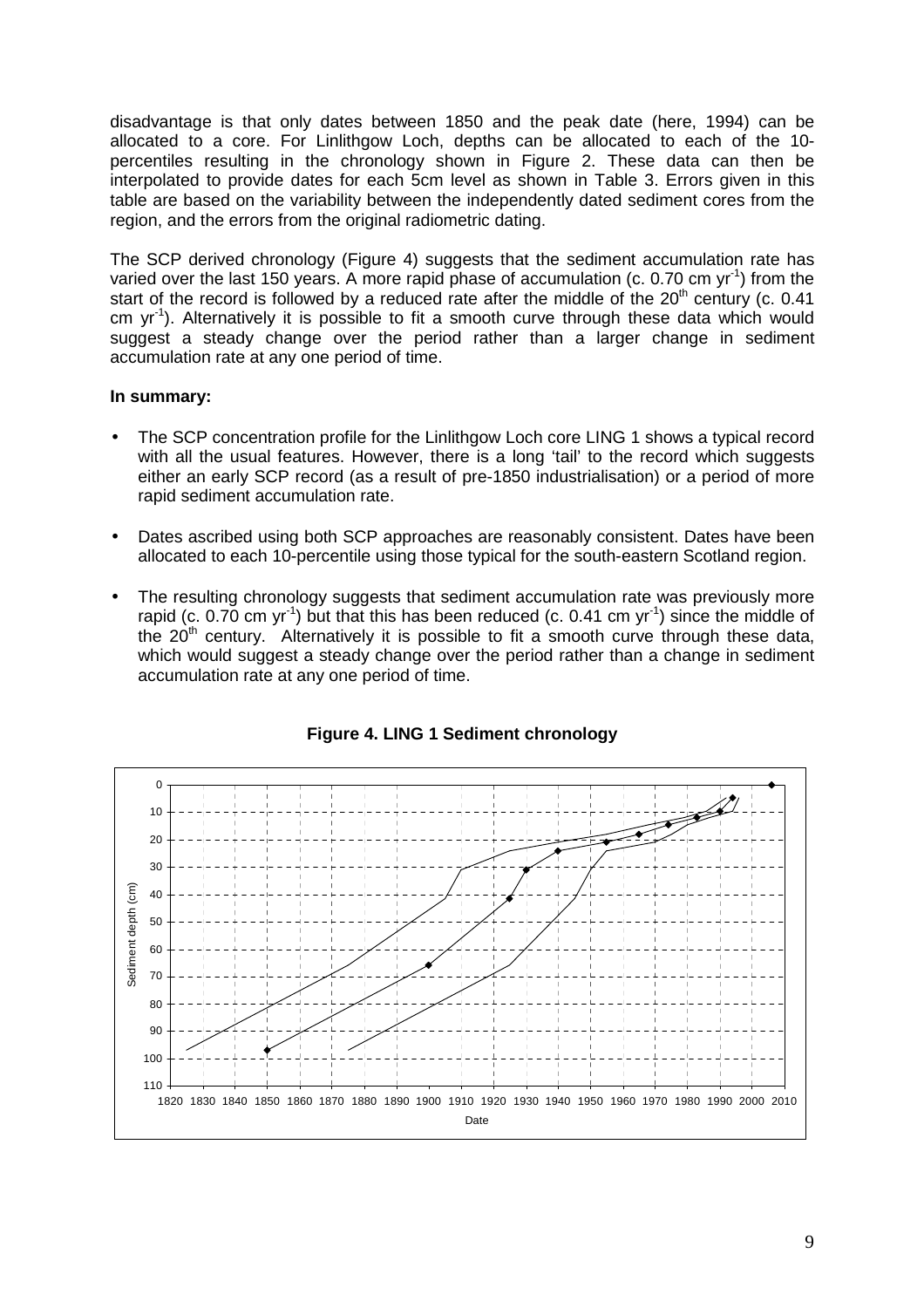| Sediment depth<br>(cm)  | Ascribed date      | 土              |
|-------------------------|--------------------|----------------|
| (sediment surface)<br>0 | 2006 (coring date) | 0              |
| 5                       | 1992               | $\overline{c}$ |
| 10                      | 1989               | $\overline{4}$ |
| 15                      | 1974               | 6              |
| 20                      | 1960               | 10             |
| 25                      | 1938               | 12             |
| 30                      | 1932               | 20             |
| 35                      | 1927               | 20             |
| 40                      | 1925               | 20             |
| 45                      | 1921               | 20             |
| 50                      | 1916               | 20             |
| 55                      | 1911               | 20             |
| 60                      | 1906               | 20             |
| 65                      | 1901               | 20             |
| 70                      | 1893               | 25             |
| 75                      | 1885               | 25             |
| 80                      | 1877               | 25             |
| 85                      | 1870               | 25             |
| 90                      | 1862               | 25             |
| 95                      | 1854               | 25             |

## **Table 3. Interpolated dates and sediment depths for LING 1**

## **2.3 DIATOM AND MACROFOSSIL ANALYSIS**

#### **2.3.1 DIATOMS**

Six samples were analysed for diatoms in LING1. The summary diatom diagram is illustrated in Figure 5. All samples showed good diatom preservation, with no evidence of frustule dissolution.

LING1 was dominated by diatom taxa typical of high alkalinity, eutrophic, relatively turbid lowland lakes (Bennion et al., 2004). The dominant diatom taxa throughout the core were centric planktonic species, including in particular those species usually measuring <10 µm in diameter - Stephanodiscus parvus, Cyclostephanos tholiformis and Cyclotella pseudostelligera. Slightly larger centric taxa of between 10 and 20 µm in diameter were also commonly encountered throughout the core, including species such as Stephanodiscus hantzschii and Cyclotella meneghiniana. Planktonic pennate diatom taxa (Asterionella formosa and Fragilaria capucina var. mesolepta) were also present throughout the core, but at much lower percentage relative abundances.

Although the planktonic centric diatom taxa dominate LING1, some periphytic (living on a substrate) taxa are also present. In particular, the epiphytic (living on plants) taxa, Cocconeis placentula and Rhoicosphenia abbreviata increase in relative abundance from approximately the 1960s. The increase in epiphyton may signify an increase in the availability of aquatic macrophytes as growth surfaces for diatom epiphyton. The increase could also indicate a reduction in the numbers of grazers e.g. molluscs. However, the most abundant epiphyte, C. placentula is an adnate diatom taxon that grows adpressed to its plant host and is therefore difficult for grazers to remove. This may indicate that the former explanation for the increasing relative abundance of epiphyton is more plausible.

Aside from the slight increase in the relative abundance of epiphytic diatoms towards the core top, there are no clear stratigraphic changes in the diatom profile of LING1. Planktonic diatoms dominate throughout the core and the main changes that have occurred are simply shifts between different planktonic diatom taxa that cannot easily be attributed to changing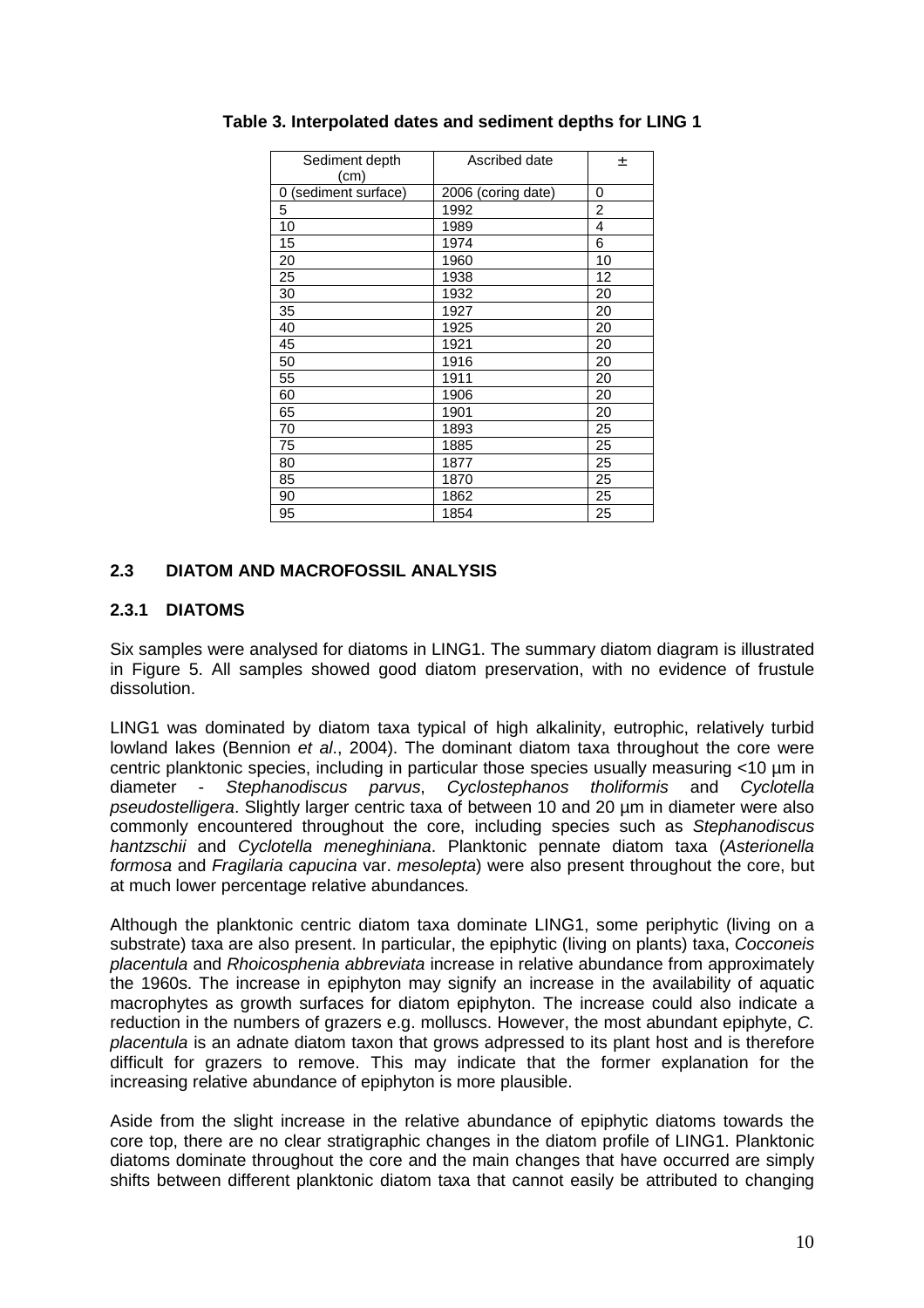environmental conditions in the loch. From the diatom record of LING1, it can be concluded that Linlithgow Loch is a eutrophic, plankton-dominated system and that this has been the case since at least 1850.

## **2.3.2 MACROFOSSILS**

Five samples were analysed for macrofossils in LING2: 0-2cm, 10-12cm, 20-22cm, 30-32cm, 50-52cm. In the absence of dates, the levels selected for analysis were chosen using the core's lithostratigraphic profile for guidance. The summary macrofossil diagram is illustrated in Figure 6, where data are presented as the number of macrofossil remains per 100cm<sup>3</sup> of sediment.

Only one level was selected for analysis from the highly organic section of LING2 (35-59cm depth). This section of the core recorded very low numbers and a low diversity of macrofossils, with only a few reproductive remains of marginal plants including Urtica dioeca and Carex spp. seeds. The only other macrofossil remains present in this section of the core were statoblasts of the bryozoan, Plumatella spp. The high organic content and low aquatic macrofossil content of the 50-52cm sediment sample suggest that the area of the loch from which LING2 was taken may have been a semi-terrestrial, moist, marshy marginal area in the past and may not have been permanently submerged. This suggests that the lake level may have been lower in the past and that the water table in the area has since risen.

In the upper section of LING1 (above 35cm), the macrofossil remains suggest a true aquatic environment. Species typically associated with open water and permanent submerged conditions are present in the macrofossil record from 0-31cm sediment depth. At 31cm, the number of remains of aquatic species is relatively low compared with higher up the core, which may indicate that water levels in the loch were gradually increasing to their present levels. At 31cm, there are relatively high numbers of marginal plant remains, including the seeds of Urtica dioeca, Carex spp., Juncus spp., Caryophyllaceae spp. and Chenopodiaceae spp. However, at this level in the core there are also seeds of aquatic plant species including Ranunculus sect. Batrachium, Myriophyllum spicatum, Chara sp., Zannichellia palustris and Potamogeton spp., along with fish and cladoceran remains, suggesting a true aquatic environment.

From 31cm to the core top, relatively large numbers of aquatic macrofossil remains were recovered. The numbers of Chara sp. oospores increase to approximately 400-500 oospores per 100cm<sup>3</sup>. Similarly, the numbers of Z. palustris seeds increase to approximately 100 seeds per 100cm<sup>3</sup>. Higher up the trophic cascade, cladoceran ephippia concentrations increase, in particular Daphnia sp. ephippia increase in abundance to 300-400 per 100cm<sup>3</sup>. The increasing presence of planktonic cladocerans suggests that the loch supports a high algal population to support the large zooplankton population. The presence of large numbers of cladocerans also suggests that planktivorous fish predation is relatively low. This is in agreement with the absence of fish scales / other remains from the 11 and 1cm sediment samples.

In both the 11cm and surface sediment samples there are considerably fewer remains of marginal and herbaceous plants than lower down the core. However, the species that are represented in the macrofossil record are in good agreement with a number of those species recorded in a vegetation survey of the loch in 2004 (Smith, 2004).

Elodea canadensis leaves are only found in the surface sediment sample. This may reflect the recent arrival of this submerged aquatic macrophyte in the loch, although since vegetative remains such as leaves are often poorly preserved in sediment cores, the presence of E. canadensis leaf fragments only in the surface sediment sample may equally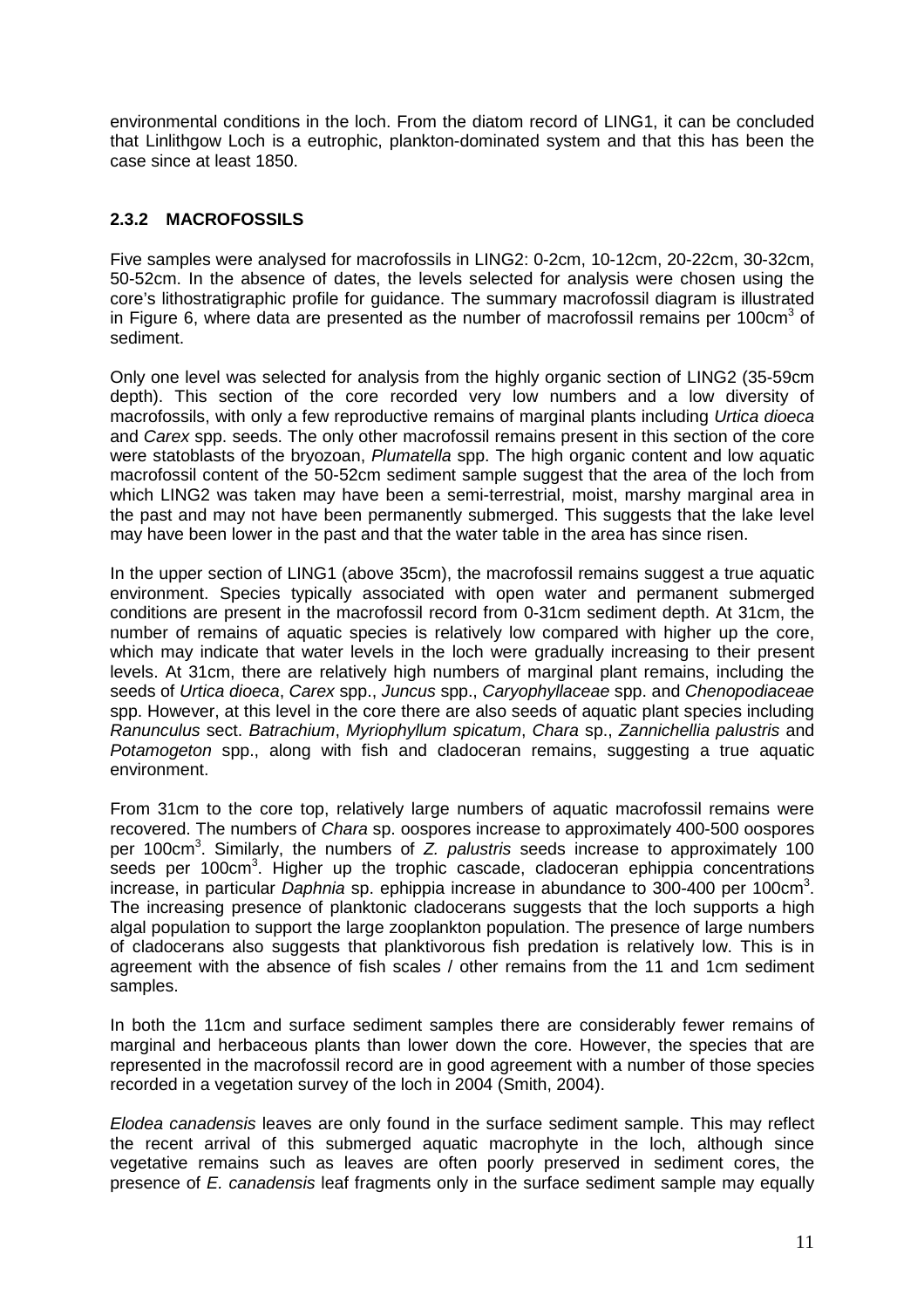reflect taphonomic processes. The vegetation survey of the loch in 2004 (Smith, 2004) noted that despite the presence of few aquatic macrophytes in the loch, E. canadensis was dominant alongside Callitriche sp., suggesting that the macrofossil record provides a reasonable representation of the aquatic flora of the loch. Although no remains of Callitriche sp. were found in LING2, this may simply reflect the absence of Callitriche sp. plants in the locality of the coring site. Since the core was taken in the winter (January 2006), the location, extent and species composition of macrophyte beds could not be assessed.

# **3 SUMMARY POINTS**

- The SCP concentration profile for core LING 1 shows a typical record with all the usual features. However, there is a long 'tail' to the record which suggests either an early SCP record (as a result of pre-1850 industrialisation) or a period of more rapid sediment accumulation rate.
- The %LOI and %DW profiles of LING1 (open water core) and LING2 (littoral core) are not sufficiently similar to enable correlation by lithostratigraphic means. Significant differences between the profiles suggest that independent dating of LING2 is required to afford a reliable chronology and to enable the dating of stratigraphic changes.
- The dominant diatom taxa in LING1 are planktonic centric species including small Stephanodiscus, Cyclostephanos and Cyclotella spp. These taxa are typical of high alkalinity, eutrophic, relatively turbid lowland lakes and their presence throughout the core from at least 1850 until the present day, suggests that Linlithgow Loch has been eutrophic for at least the past 150 years.
- From the 1960s to the present day, the increasing relative abundance of epiphytic diatom taxa suggests an increase in the cover of aquatic macrophytes and hence the increasing availability of aquatic macrophytes as growth surfaces for diatom epiphyton.
- In LING2, the high organic content and poor representation of aquatic macrofossils from 35-59cm suggests that lake levels were probably lower in the past and that the littoral area from which the core was taken may once have been semi-terrestrial.
- The macrofossil remains in the upper section of LING2 suggest that the lake has developed into a true aquatic ecosystem, supporting a submerged macrophyte community and relatively large numbers of zooplankton. The submerged macrophyte community appears to be of relatively low diversity and dominated by species typically found growing in high alkalinity, lowland and/or enriched waters e.g. Chara sp., Z. palustris, fine-leaved Potamogeton spp. and E. canadensis.
- The plant species represented in the macrofossil record are in reasonable agreement with the species recorded in a vegetation survey of the loch in 2004. Species that are poorly represented in the macrofossil record may be absent due to taphonomic processes.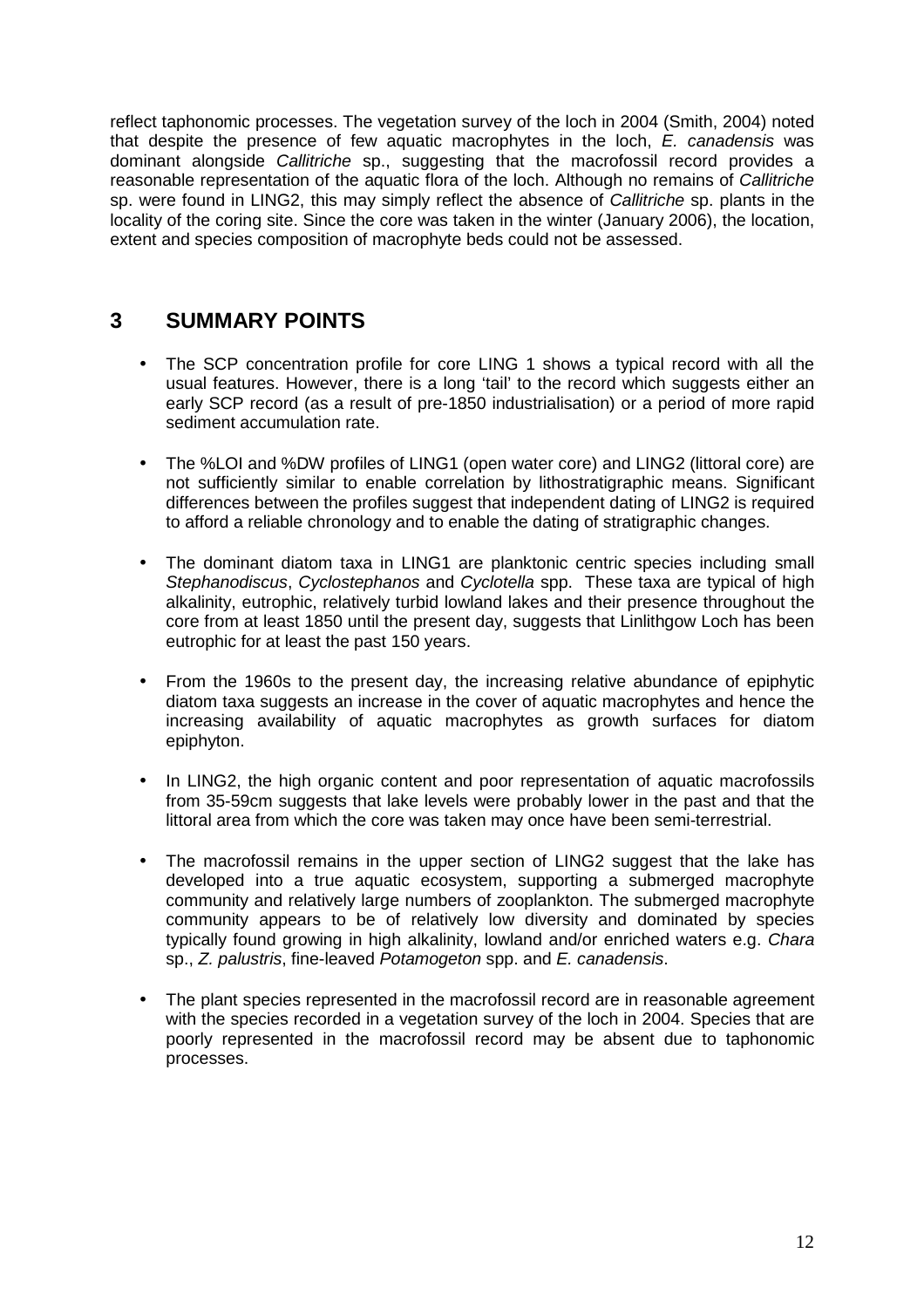

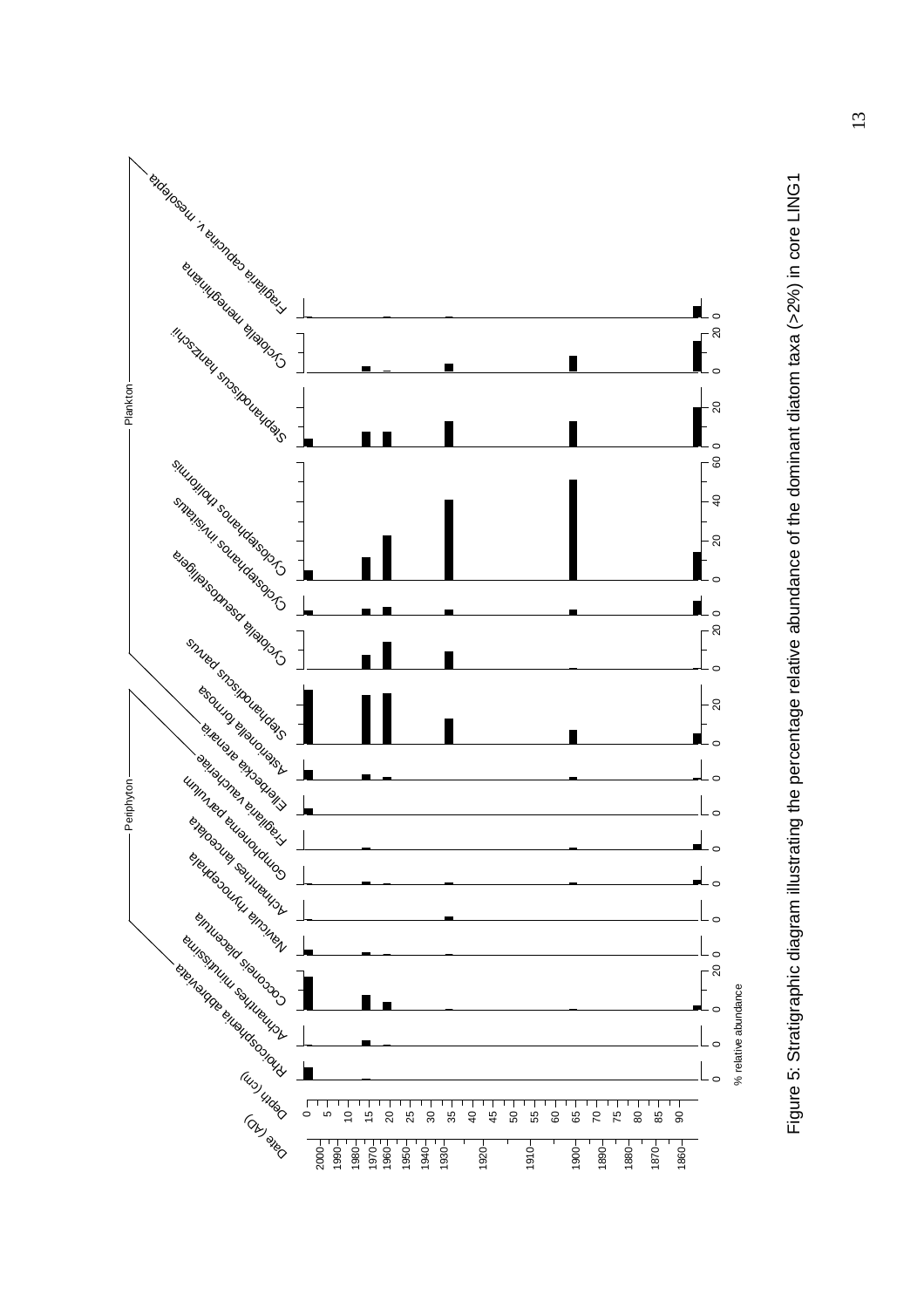



14